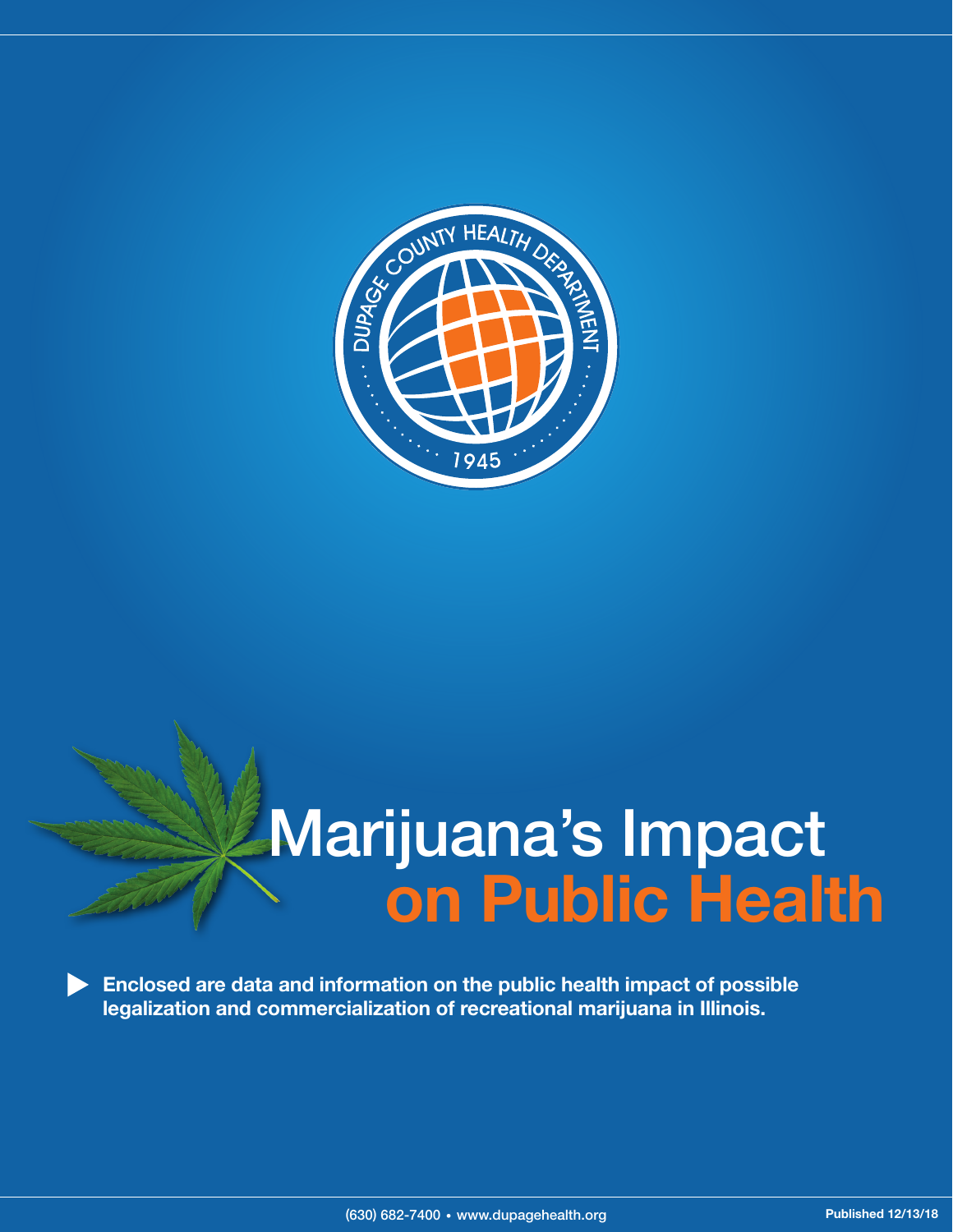

# Marijuana's Impact on Youth

- An American Journal of Psychiatry article reports that marijuana may pose greater risk to teenagers' brains than alcohol. Marijuana had significant, short and long-term impacts on four key cognitive areas: problem solving, long-term memory, shortterm memory manipulation and the ability to stop a habitual behavior when needed. The study could not link alcohol to these negative effects.<sup>1</sup>
- This study also found young people who used marijuana frequently did worse than non-users on memory tests, learning and higher-level thinking involving problem solving and processing information.<sup>1</sup>
- Cannabis-derived hash oil with tetrahydrocannabinol (THC), which produces marijuana's psychoactive effect, can be consumed through vaping devices or e-cigarettes. While smoking cigarettes has decreased among youth, vaping has increased by 900% between 2011 and 2015 according to the US Surgeon General.<sup>2</sup> Vaping in schools has become a challenge for educators, with a 2018 National Youth Tobacco Survey finding 1.5 million more students used e-cigarettes in 2018 than 2017.<sup>3</sup> Vaping is an epidemic among youth.<sup>4</sup>

#### Youth with past-month marijuana use were:<sup>5</sup>

- ▶ 10 times more likely to report past-month use of other illicit drugs (e.g., cocaine, hallucinogens, heroin, and inhalants and non-medical use of prescription pain relievers, sedatives, and stimulants)
- 6 times more likely to report past-month alcohol use
- 8 times more likely to report past-month binge drinking
- 16 times more likely to report past-month heavy drinking
- ▶ 9 times more likely to report past-month cigarette use



#### BOTTOM LINE:

Youth who used marijuana in the past month were much more likely to use cigarettes and alcohol, to binge drink, to drink heavily and use other illicit drugs compared to youth who did not use marijuana in the past month.<sup>5</sup>

*"As marijuana availability has risen with increasing legal and social acceptance, it becomes a public health imperative to examine factors that increase marijuana use including alcohol and tobacco (nicotine) as well as other illegal [drugs] for youth."*

*– DuPont et al*

#### Youth who never used marijuana in their lifetime reported far lower lifetime rates of all non-medical drug use,

including cigarette, non-marijuana illicit drug use

(e.g., cocaine, hallucinogens, heroin, and inhalants and non-medical use of prescription pain relievers, sedatives, and stimulants), and alcohol.<sup>5</sup>



#### BOTTOM LINE:

Marijuana is a gateway drug to other drugs for American youth.5

#### References:

- 1. Jean-François G. Morin, Mohammad H. Afzali, Josiane Bourque, Sherry H. Stewart, Jean R. Séguin, Maeve O'Leary-Barrett, Patricia J. Conrod. A Population-Based Analysis of the Relationship Between Substance Use and Adolescent Cognitive Development. American Journal of Psychiatry, 2018; appi.ajp.2018.1 DOI: http://ajp.psychiatryonline.org/doi/10.1176/appi.ajp.2018.18020202
- 2. U.S. Department of Health and Human Services. E-Cigarette Use Among Youth and Young Adults. A Report of the Surgeon General. Atlanta, GA: U.S. Department of Health and Human Services, Centers for Disease Control and Prevention, National Center for Chronic Disease Prevention and Health Promotion, Office on Smoking and Health, 2016.
- 3. Cullen KA, Ambrose BK, Gentzke AS, Apelberg BJ, Jamal A. King BA. Notes from the Field: Increase in use of electronic cigarettes and any tobacco product among middle and high school students-United States, 2011-2018. *MMWR Morbid Mortal Wkly Rep.* 2018;67:1276–1277. DOI: http://dx.doi.org/10.15585/mmwr.mm6745a5
- 4. Statement from FDA Commissioner Scott Gottlieb, M.D., on new steps to address epidemic of youth e-cigarette use, US Food & Drug Administration, September 12, 2018. www.fda.gov/NewsEvents/Newsroom/PressAnnouncements/ucm620185.htm
- 5. DuPont, Robert L., et al. "Drug use among youth: National survey data support a common liability of all drug use." *Preventive Medicine*, vol. 113, 11 May 2018, pp. 68-73.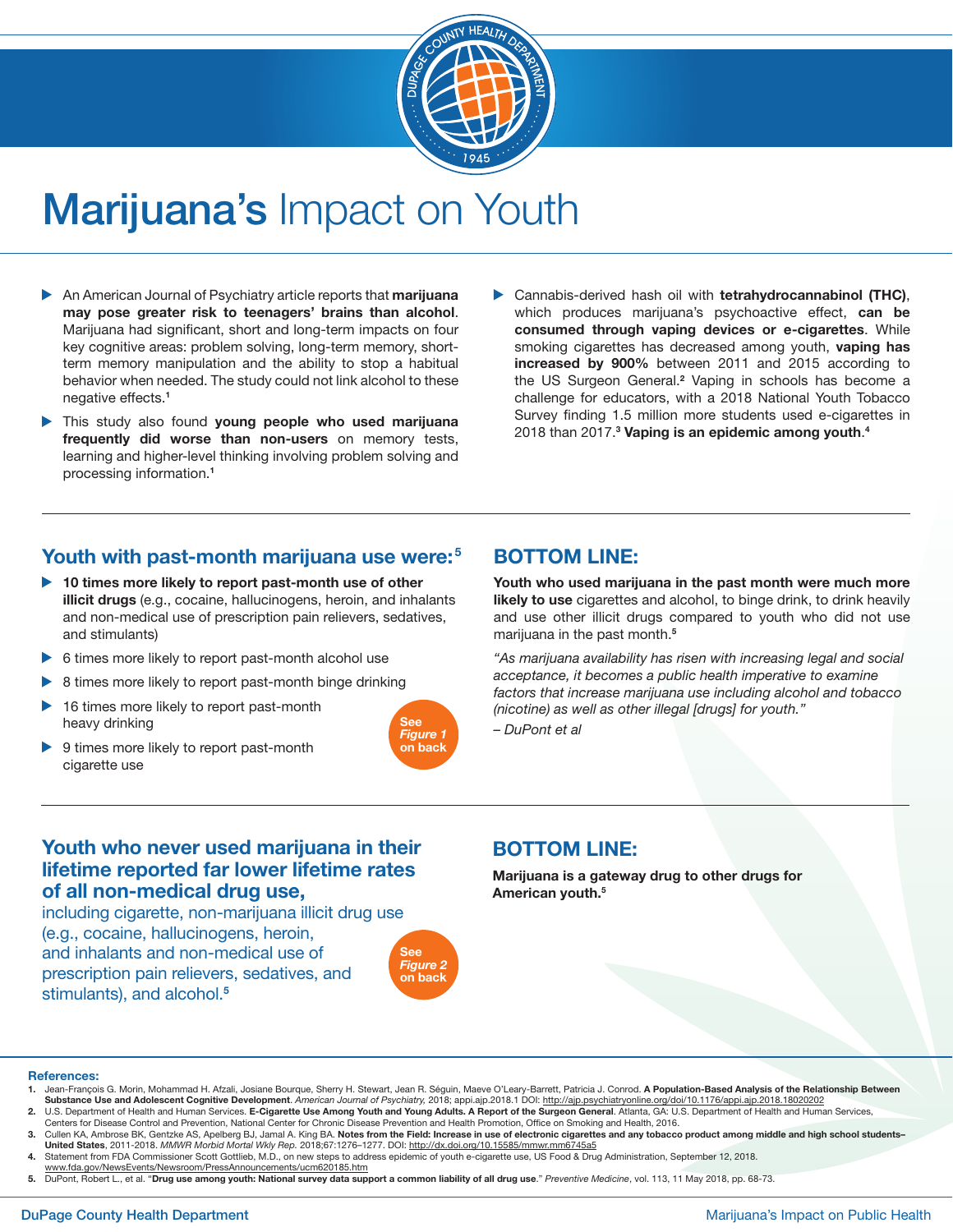# Marijuana's Impact on Public Health

#### Marijuana is addictive according to the National Institute on Drug Abuse.

About 9 percent of adult users are affected, but teenagers have nearly **double** the chance of becoming addictedmore than 17 percent if they start as adolescents.<sup>6</sup>

#### Marijuana and the Opioid Crisis

Two studies indicate that marijuana may not be the solution to the opioid crisis:

*"Cannabis use was common in people with chronic non-cancer pain who had been prescribed opioids, but we found no evidence that cannabis use improved patient outcomes. People who used cannabis had greater pain and lower self-efficacy in managing pain, and there was no evidence that cannabis use reduced pain severity or interference or exerted an opioid-sparing effect."* <sup>7</sup>

*"The opioid crisis appears to be worsening where marijuana has been legalized, despite fewer opioid prescriptions... In any event, before other states rush to legalize marijuana and risk worsening the opioid crisis, the marijuana-opioid interaction should be more definitively researched."* <sup>8</sup>

# Marijuana's Impact on Mental Health<sup>9</sup>

There is moderate to substantial evidence of a statistical association between cannabis use and:

- $\triangleright$  Development of schizophrenia
- $\triangleright$  Increased risk for the development of depressive disorders
- $\triangleright$  Increased incidence of suicide ideation and suicide attempts
- $\triangleright$  Increased incidence of suicide completion
- $\triangleright$  Increased incidence of social anxiety with regular cannabis use

#### Marijuana's Impact on Maternal and Child Health

Given the concern for potential adverse effects on the fetus with maternal cannabis use, the American College of Obstetricians and Gynecologists recommends against the use of cannabis products in pregnant women.

Despite this recommendation, marijuana is being used by pregnant women, sometimes on the advice of marijuana dispensaries.

Adverse effects on the fetus can include: fetal growth restriction, low birth weight, greater need for intensive care for infants and long-term neurological consequences.<sup>10</sup>

In a study of 400 Colorado dispensaries, 69% incorrectly recommended treatment of morning sickness with cannabis products. The majority (65%) based their recommendation for use in pregnancy on personal opinion and 36% incorrectly stated cannabis use is safe in pregnancy.<sup>10</sup>

### Marijuana's Track Record in Colorado

- Mariiuana-related hospitalizations increased by 236% after retail marijuana sales were legalized in 2014.<sup>11</sup>
- Marijuana-related emergency room visits increased by 24% after retail marijuana sales were legalized in 2014.<sup>11</sup>
- 69% of marijuana users admit to driving after using marijuana.<sup>12</sup>
- Auto crashes are up by 13 percent since legalization, compared with neighboring states that haven't legalized marijuana for recreational use.<sup>13</sup>
- Since recreational marijuana was legalized, marijuana-related traffic deaths increased 151 percent (from 55 in 2013 to 138 people killed in 2017) while all Colorado traffic deaths increased 35 percent.<sup>12</sup>
- ▶ For every dollar in tax revenue Colorado gains from recreational marijuana purchases, an additional \$4.50 is being spent to combat public health and safety issues.<sup>14</sup>

### Various Health Effects of Marijuana Use: <sup>15</sup>

- $\triangleright$ Difficulty thinking, making decisions, and solving problems
- Distorted perceptions ⊳
- $\triangleright$ Impaired balance and coordination
- $\triangleright$ Problems with learning and memory
- $\triangleright$ Irregular heart rhythms
- ь Respiratory problems and greater risk of lung infections
- Ь Paranoia
- Acute psychosis, including hallucinations,  $\triangleright$ delusions and loss of identity



#### References (continued):

- 6. Volkow N.. Baler R, Compton W., Weiss S, Adverse Health Effects of Marijuana Use, *New England Medical Journal*, June 5, 2014.
- 7. Campbell G., Hall W., Peacock A., Lintzeris N., Bruno R., Larance B., et al. Effect of cannabis use in people with chronic non-cancer pain prescribed opioids:
- findings from a 4-year prospective cohort study, The Lancet Public Health, Volume 3, Issue 7, PE 341-E350, July 1, 2018. https://www.thelancet.com/journals/lanpub/article/PIIS2468-2667(18)30110-5/fulltext 8. Bleyer A., Barnes B., Opioid Death Rate Acceleration in Jurisdictions Legalizing Marijuana Use., *JAMA Internal Medicine*, September 2018, Vol. 178, Number 9, P. 1281.
- 9. The Health Effects of Cannabis and Cannabinoids*,* www.nationalacademies.org/cannabishealtheffects, January 2017.
- 10. Dickson B, Mansfield C., Guiahi M., Allshouse A., Borgelt L., Sheeder J., Silver R., Metz T. Recommendations from Cannabis Dispensaries about First-Trimester Cannabis Use, *Obstetrics & Gynecology,* Vol. 1231, No. 6, June 2018.
- 11. Impacts of Marijuana Legalization in Colorado, A Report Pursuant to Senate Bill 13-283, October 2018, Colorado Department of Public Safety, Division of Criminal Justice, Office of Research and Statistics. 12. The Legalization of Marijuana in Colorado: The Impact Volume 5, Rocky Mountain High Intensity Drug Trafficking Area, September 2018.
- https://rmhidta.org/files/D2DF/FINAL-%20Volume%205%20UPDATE%202018.pdf
- 13. Insurance Institute for Highway Safety Highway Loss Data Institute, October 2018. www.iihs.org/iihs/sr/statusreport/article/53/6/1 14. Economic and Social Costs of Legalized Marijuana, Centennial Institute, Colorado Christian University., November 15, 2018.
- 15. Centers for Disease Control and Prevention. Marijuana and Public Health: Health Effects. www.cdc.gov/marijuana/health-effects.html